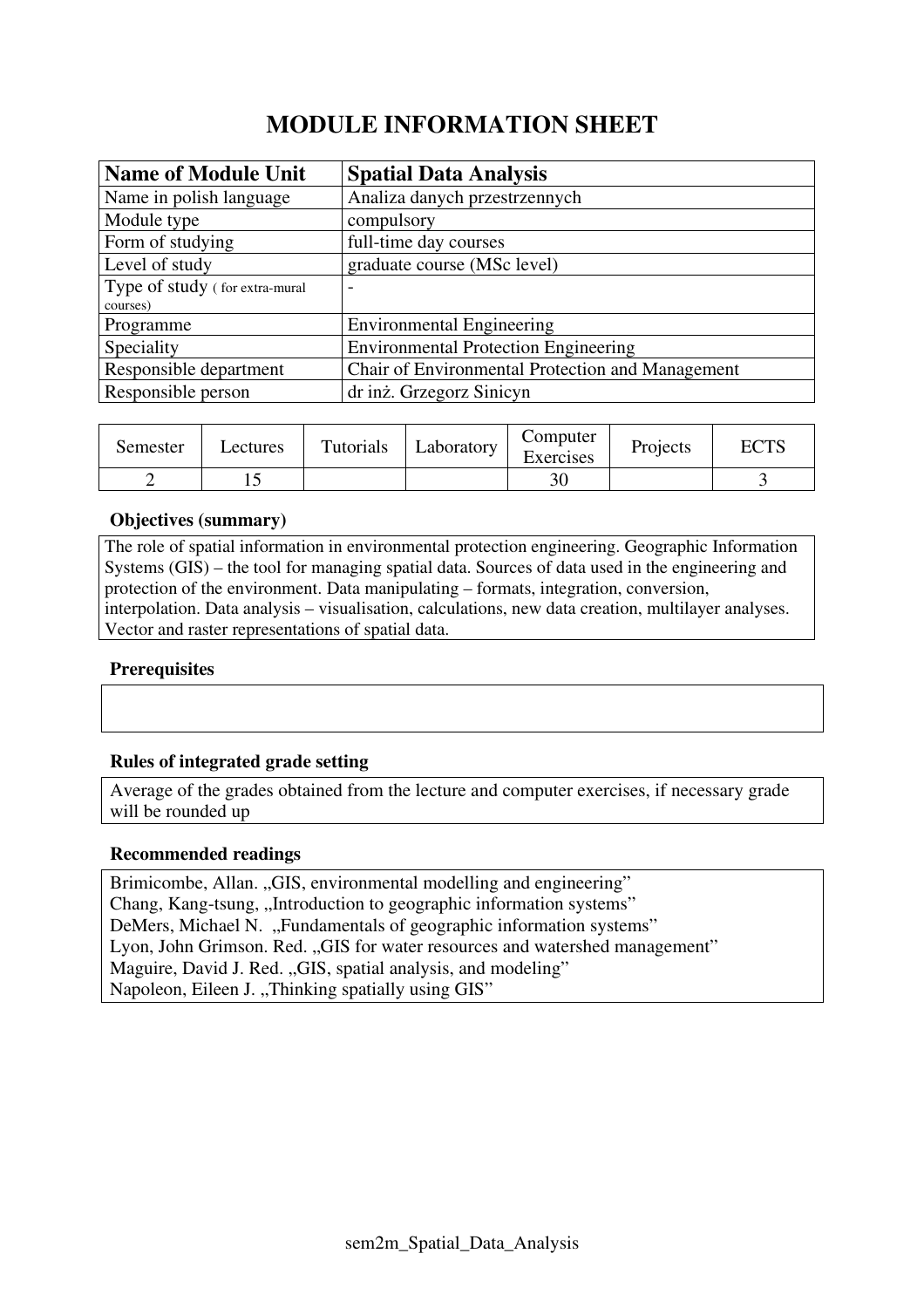## **Contents of lectures (syllabus)**

|                             | <b>Topics</b>                                                                  | <b>Time</b>                 |
|-----------------------------|--------------------------------------------------------------------------------|-----------------------------|
|                             |                                                                                | (hrs.)                      |
| 1                           | Spatial information in environmental protection engineering. Vector and raster | 2                           |
|                             | representations (models) of spatial data. Digital maps, information layers,    |                             |
|                             | objects. Attributes of spatial data. Simple and topological vector models.     |                             |
| $\mathcal{D}_{\mathcal{L}}$ | Database – fields and records, database structure, types and properties of     | $\mathcal{D}_{\mathcal{L}}$ |
|                             | fields, calculations and querying of the database. Joining of databases.       |                             |
|                             | Methods of input of the spatial data – digitizing, scanning and calibration.   |                             |
| 3                           | Raster model of the spatial data. GIS functions based on the raster model.     | 2                           |
|                             | Surface models – vector (isolines, TIN) and raster (DEM), calculations and     |                             |
|                             | analyses based on DEM.                                                         |                             |
| $\overline{4}$              | Deterministic and statistical interpolation of spatial data – methods review,  | $\mathcal{D}_{\mathcal{A}}$ |
|                             | results assessment. Advantages and disadvantages of interpolation methods.     |                             |
| 5                           | Advanced spatial analysis for vector models.                                   | $\overline{2}$              |
| 6                           | Advanced spatial analysis for raster models.                                   | $\overline{2}$              |
| $\overline{7}$              | Examples of uses of GIS in the environmental engineering and protection.       |                             |
|                             | GIS analyses – operations typical for vector and raster model. Review of       |                             |
|                             | available software.                                                            |                             |
| 8                           | Test                                                                           | $\mathcal{D}_{\mathcal{A}}$ |
|                             | <b>Total</b>                                                                   | 15                          |

### **Lecturers**

dr inż. Grzegorz Sinicyn

#### **Assessment method**

Test

# **Contents of computer exercises**

|                | <b>Topics</b>                                                                     | <b>Time</b>                 |
|----------------|-----------------------------------------------------------------------------------|-----------------------------|
|                |                                                                                   | (hrs.)                      |
| $\mathbf{1}$   | Introduction to: exercises, rules of assessment, assigning computer accounts.     | $\mathcal{D}_{\mathcal{L}}$ |
|                | Basics of the work in the GIS environment. Simple and advanced spatial data       |                             |
|                | display.                                                                          |                             |
| $\overline{2}$ | Database in GIS: fields adding and deleting, calculation and querying in          | $\mathcal{D}$               |
|                | database, relating tables.                                                        |                             |
| 3              | Declaring and recognizing coordinate systems. Transforming and calibrating        | $\mathcal{D}$               |
|                | of layers.                                                                        |                             |
| $\overline{4}$ | Point layers. Creating a layer based on a file, editing a point layer, creating a |                             |
|                | new point layer.                                                                  |                             |
| 5              | Line layers. Creating a new linear layer based on the topographic map.            | 2                           |
| 6              | Polygon layers. Creating a new polygon layer based on the topographic map.        | $\overline{2}$              |
| 7              | Spatial analysis in GIS. Overview of spatial functions. The use of spatial        | $\mathcal{D}$               |
|                | analysis functions. Buffering.                                                    |                             |
| 8              | Spatial joins. Dissolving the boundaries between objects. Clipping vector         |                             |
|                | layers. Joining vector layers. Overlapping and intersection of vector layers.     |                             |